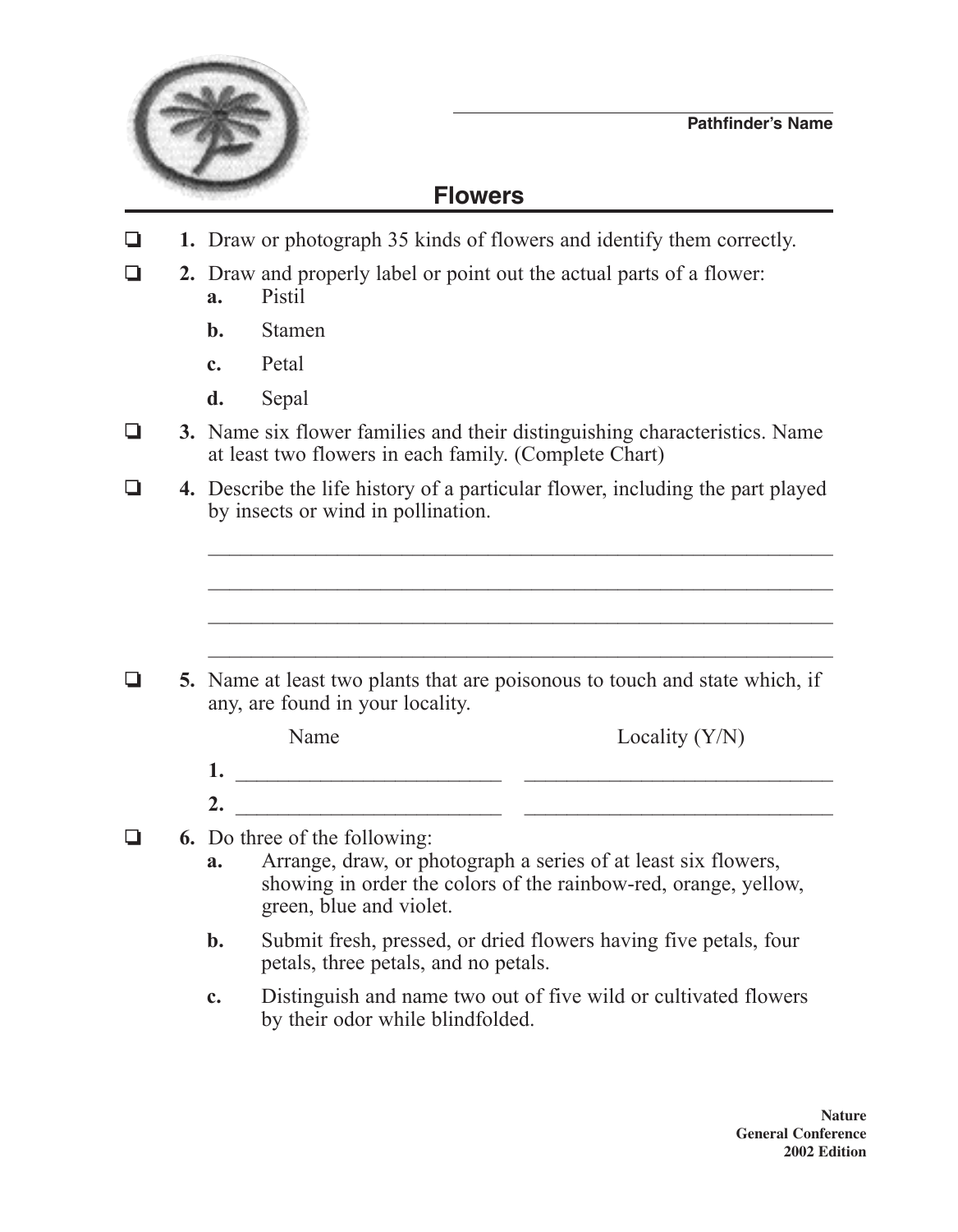| d. | List flowers that you have observed being visited for food by the |
|----|-------------------------------------------------------------------|
|    | following:                                                        |
|    | <b>Birds</b>                                                      |

|        | Moths                                                                                                                                                                                           |
|--------|-------------------------------------------------------------------------------------------------------------------------------------------------------------------------------------------------|
|        | Watch a flower for at least ten minutes in the sunshine and at least<br>ten minutes after dusk, and report on any insect visitors. State the<br>number and kind of visitors and name of flower. |
| Flower |                                                                                                                                                                                                 |
|        |                                                                                                                                                                                                 |
|        |                                                                                                                                                                                                 |
|        |                                                                                                                                                                                                 |
|        |                                                                                                                                                                                                 |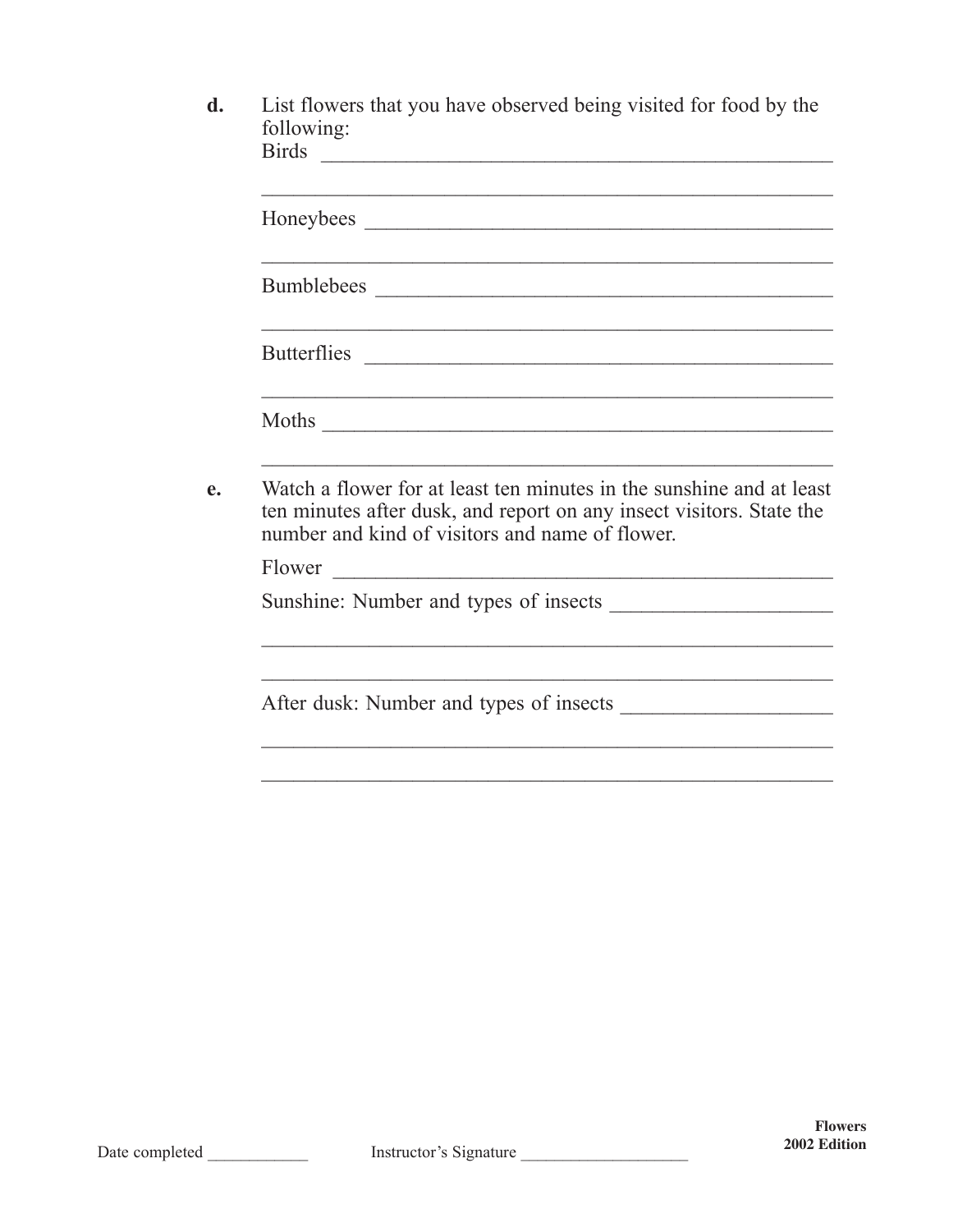## **Flowers Chart Flowers Chart**

| 2 Flowers in each family       | $\mathbf{\Omega}$<br>┯ | $\mathbf{\Omega}$<br>$\overline{\phantom{0}}$ | $\mathbf{\Omega}$<br>$\overline{\phantom{0}}$ | $\mathsf{N}$<br>↽        | $\boldsymbol{\infty}$<br>$\overline{\phantom{0}}$ | $\boldsymbol{\mathsf{N}}$<br>$\overline{\phantom{0}}$ |
|--------------------------------|------------------------|-----------------------------------------------|-----------------------------------------------|--------------------------|---------------------------------------------------|-------------------------------------------------------|
| Distinguishing Characteristics |                        |                                               |                                               |                          |                                                   |                                                       |
| Flower Family                  |                        |                                               |                                               |                          |                                                   |                                                       |
|                                | $\mathbf \tau$         | $\mathbf{\Omega}$                             | S                                             | $\overline{\mathcal{A}}$ | LO                                                | $\circ$                                               |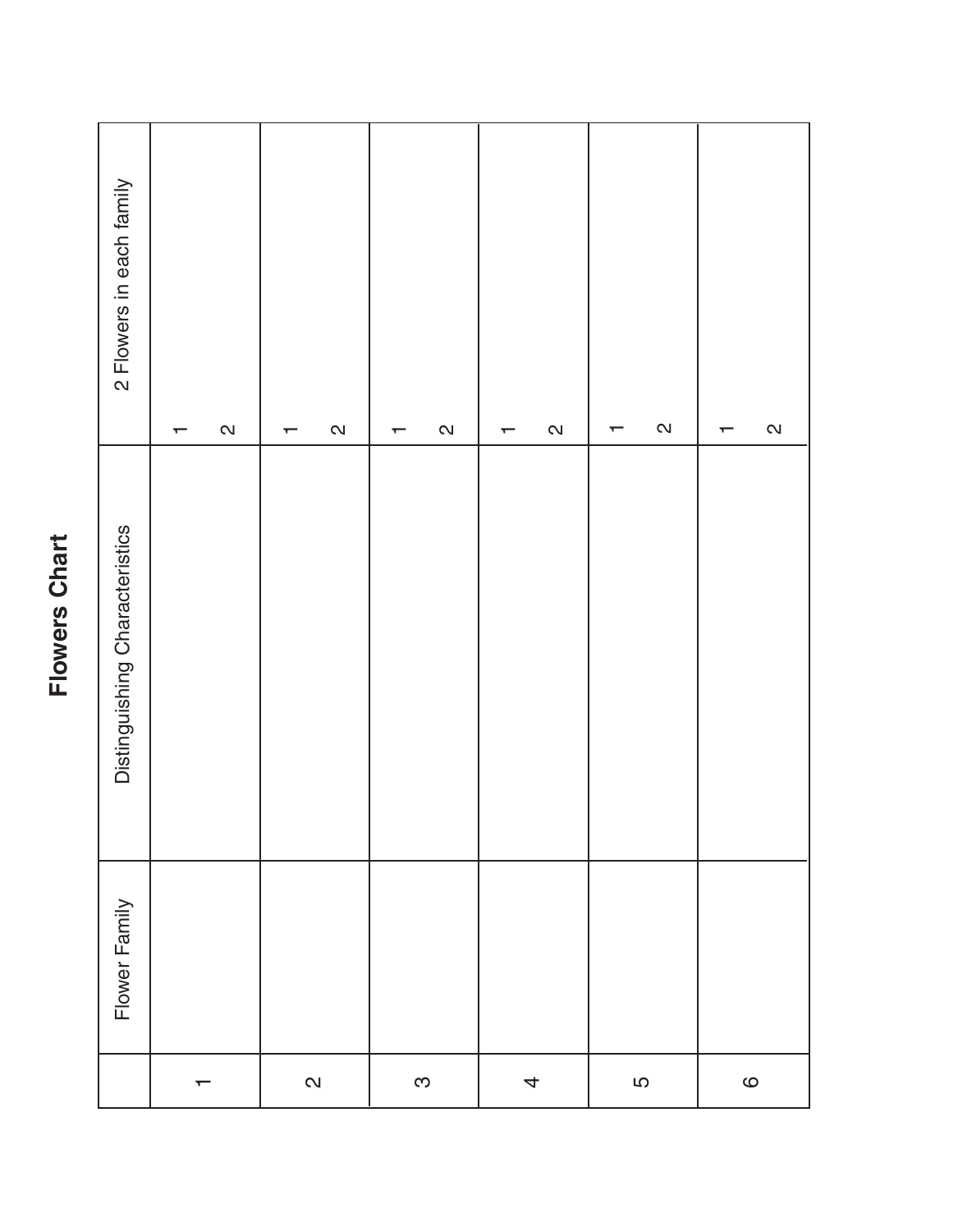## **Flowers, Advanced**

- **1.** Have the Flower Honor.
- **2.** Photograph, collect pictures of or sketch 75 species of flowers. Make a scrapbook from these and correctly label each flower.
- **3.** Give the distinguishing characteristics of the flowers of each of the 12 common plant families.

| Family                                                               | Distinguishing Characteristics                                                                                                                                                                                                    |
|----------------------------------------------------------------------|-----------------------------------------------------------------------------------------------------------------------------------------------------------------------------------------------------------------------------------|
|                                                                      | $\frac{1}{2}$ . The contract of the contract of the contract of the contract of the contract of the contract of the contract of the contract of the contract of the contract of the contract of the contract of the contract of t |
|                                                                      | 2. $\overline{\phantom{a}}$                                                                                                                                                                                                       |
|                                                                      |                                                                                                                                                                                                                                   |
|                                                                      | 4. $\overline{\phantom{a}}$                                                                                                                                                                                                       |
|                                                                      | $\overline{\phantom{a}}$                                                                                                                                                                                                          |
|                                                                      | $\begin{array}{c}\n\bullet \\ \bullet \\ \end{array}$                                                                                                                                                                             |
|                                                                      |                                                                                                                                                                                                                                   |
|                                                                      | 8.                                                                                                                                                                                                                                |
|                                                                      |                                                                                                                                                                                                                                   |
| 10.                                                                  |                                                                                                                                                                                                                                   |
|                                                                      |                                                                                                                                                                                                                                   |
|                                                                      |                                                                                                                                                                                                                                   |
| <b>4.</b> Prove ability to use plant keys to genus and species.      |                                                                                                                                                                                                                                   |
| <b>5.</b> Tell the difference between perfect and imperfect flowers. |                                                                                                                                                                                                                                   |
|                                                                      |                                                                                                                                                                                                                                   |
|                                                                      |                                                                                                                                                                                                                                   |
|                                                                      | Imperfect                                                                                                                                                                                                                         |
|                                                                      |                                                                                                                                                                                                                                   |
|                                                                      |                                                                                                                                                                                                                                   |

**Nature General Conference 2002 Edition**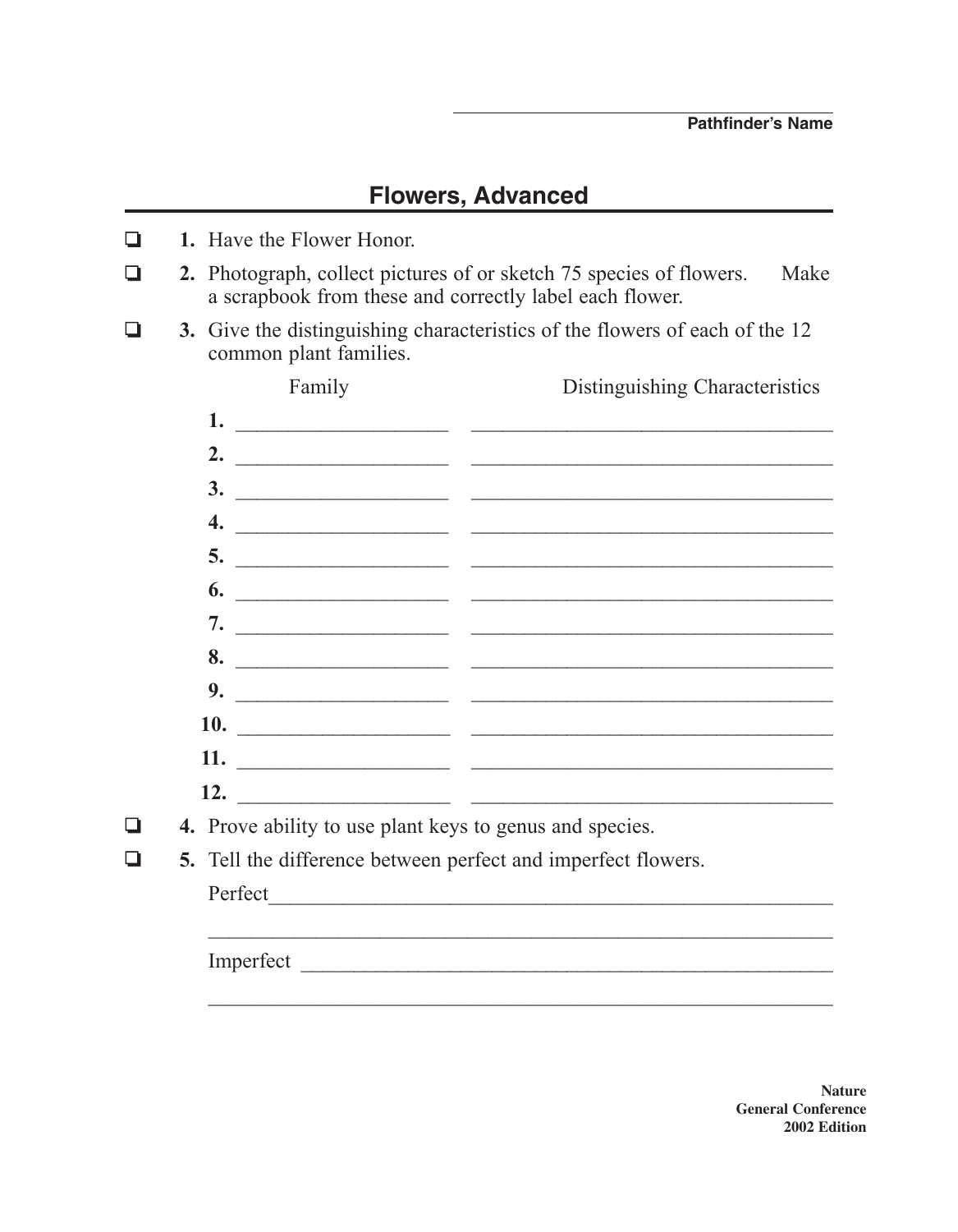|   | What is meant by pistil late and staminate flowers?                                                          |                                                              |  |  |  |
|---|--------------------------------------------------------------------------------------------------------------|--------------------------------------------------------------|--|--|--|
|   |                                                                                                              | Pistil Pistil                                                |  |  |  |
|   |                                                                                                              |                                                              |  |  |  |
|   | Give an example of monoecious and dioecious plants.                                                          |                                                              |  |  |  |
|   |                                                                                                              |                                                              |  |  |  |
|   |                                                                                                              |                                                              |  |  |  |
|   |                                                                                                              | Tell the difference between monocotyledons and dicotyledons. |  |  |  |
|   |                                                                                                              |                                                              |  |  |  |
|   |                                                                                                              |                                                              |  |  |  |
| ❏ | <b>6.</b> From the Bible point out two spiritual lessons in which writers used<br>flowers for illustrations. |                                                              |  |  |  |
|   |                                                                                                              |                                                              |  |  |  |
|   |                                                                                                              |                                                              |  |  |  |
|   | 7. Name and describe eight poisonous plants, noting the particular part of<br>the plant that is poisonous.   |                                                              |  |  |  |
|   | Plant                                                                                                        | Part of plant poisonous                                      |  |  |  |
|   |                                                                                                              |                                                              |  |  |  |
|   |                                                                                                              |                                                              |  |  |  |
|   |                                                                                                              |                                                              |  |  |  |
|   | 4.                                                                                                           | <u> 1989 - Johann Stein, Amerikaansk politiker (d. 1989)</u> |  |  |  |
|   | 5.                                                                                                           |                                                              |  |  |  |
|   | 6.                                                                                                           |                                                              |  |  |  |
|   | 7.                                                                                                           | the property of the control of                               |  |  |  |
|   | 8.<br><u> 1999 - Johann Barbara, martin eta politikar</u>                                                    |                                                              |  |  |  |
|   |                                                                                                              |                                                              |  |  |  |